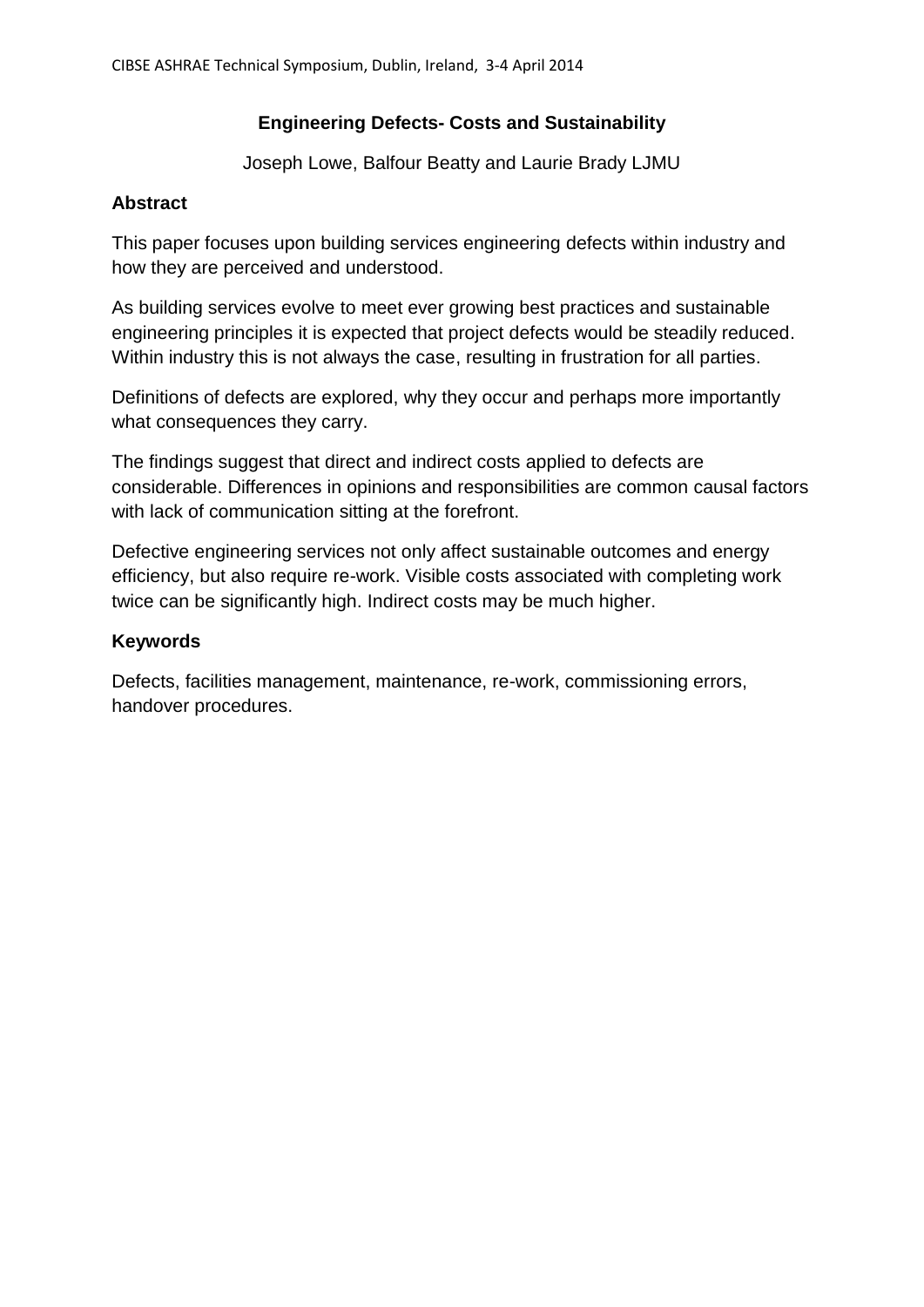#### **1. Introduction**

The achievement of sustainable buildings is proving to be a challenge to construction professionals. *[i]* There is important data available which identifies how buildings actually perform compared to how designers had envisaged they would perform. A gap between actual and design performance has been identified. This "Performance gap" has initiated much research aimed at finding causes and solutions. Buildings and their engineering services are complicated, multi-disciplinary projects and, as well as requiring accurate technical engineering input, the process of construction includes many interfaces and interdependencies between disciplines. Given that building services systems are dynamic and direct users of energy, their posthandover operation has a major influence on energy use in buildings. Despite some seminal studies into the construction industry, which have compared construction to manufacturing, it is accepted that perfection will not always be achieved during construction phase and defects will occur. Contracts are designed so that, ideally defects will be remedied within an agreed period to the satisfaction of both client and contractor. A working definition for Practical Completion *is*: "when no defects are apparent and when such minor items as are left to be completed can be completed without any inconvenience to the employer using the building as intended" *[ii]*. This definition could be said to recognise that the construction process is not perfect and it is therefore sensible to design contracts to which recognise imperfections and include methods for resolving them.

However, the concept of defective building services engineering plant and sustainable buildings are contradictory terms. In order to close the "Performance Gap" must there be an improvement in getting it right first time? When purchasing manufactured goods, most people expect a defect-free product and is it unreasonable for a construction client to expect a similar attitude to the finished product? After all, it is not like services engineers welcome the problems involved in "closing out" defects. Is there something about building engineering services projects that make defects inevitable?

This paper examines what constitutes a defect, why do they occur and what are the direct and indirect costs. The paper recognises the potential benefits from the BIM and Soft Landing initiatives but proposes that designers should also have a greater awareness of the resources that will be available to Facilities Managers

#### **2. What is a defect ?**

Several researchers and writers have produced definitions for construction defects. None are particularly contradictory, however it is useful to consider these various meanings because this can contribute to an understanding of why they occur. It is suggested that *[iii]* "a defect can be defined as an unacceptable deviation from specified requirements". It is also referred to as "the absence of something essential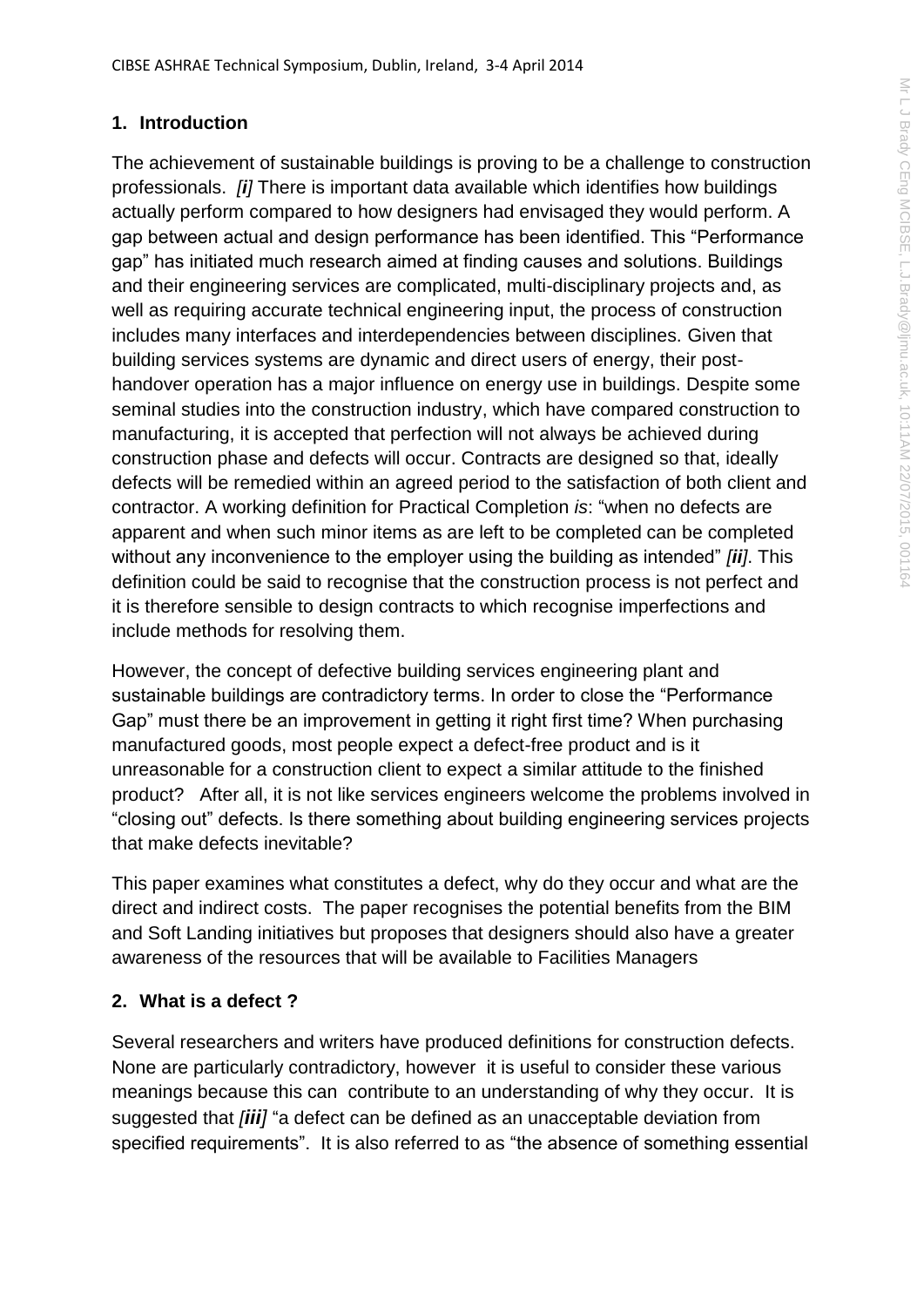to completeness, a lack or a deficiency arising from an incorrectly designed or built component of a building - a product of fault. *[iv]*"

Is it important when a defect occurs and when it is resolved? A further definition differs slightly to the abovementioned : a defect may be considered as "a shortfall in performance which manifests itself once the building is operational" [*v*]. Atkinson describes failures during construction not as defects but rather as items which should be corrected before the project is handed over. This approach has some similarity to manufacturing in which the purchaser of an item is not normally aware of any design development or manufacturing problems. Just the same, rework during the programme will still have some additional cost, though this is likely to be a lesser amount than that for work that requires a revisit to an occupied building where resources and equipment may not be readily to hand.

Carrying out rework of building services system during a contract programme is often completed under pressurised conditions. Under these circumstances there is a possibility that work may completed in the most expedient way. For example, if time is critical there may be a temptation to provide a "site solution" to a problem which should really be referred back to the designer. Too many of these events could have a substantial effect on building services systems and work against the original sustainable ethos.

## **3. Why do defects occur?**

A strategy for preventing, or more realistically managing defects should start with an analysis of why defects occur. It is considered that the reason behind defects are poor design, specification shortfalls, incorrect selection of materials, poor workmanship and poor supervision [*vi*]. All of these reasons have plausibility but it is worth noting that they can relate to almost all phases of a project.

It is also accepted that [*vii*] defects can result from bad practice throughout all stages of any specific project. However, they can be apportioned into three problematic areas:

- Product failure is responsible for "10%" of defects
- Design errors are responsible for "50%" of defects
- Construction phase on site decisions are the cause of 40% of defects

Human error is considered to be a fundamental reason why defects occur within the construction industry, and that a central factor is managerial failure [*v*]. "When a managerial error occurs high in the managerial chain, it creates *noticeable influences* on the number of errors occurred by the "hands-on" staff.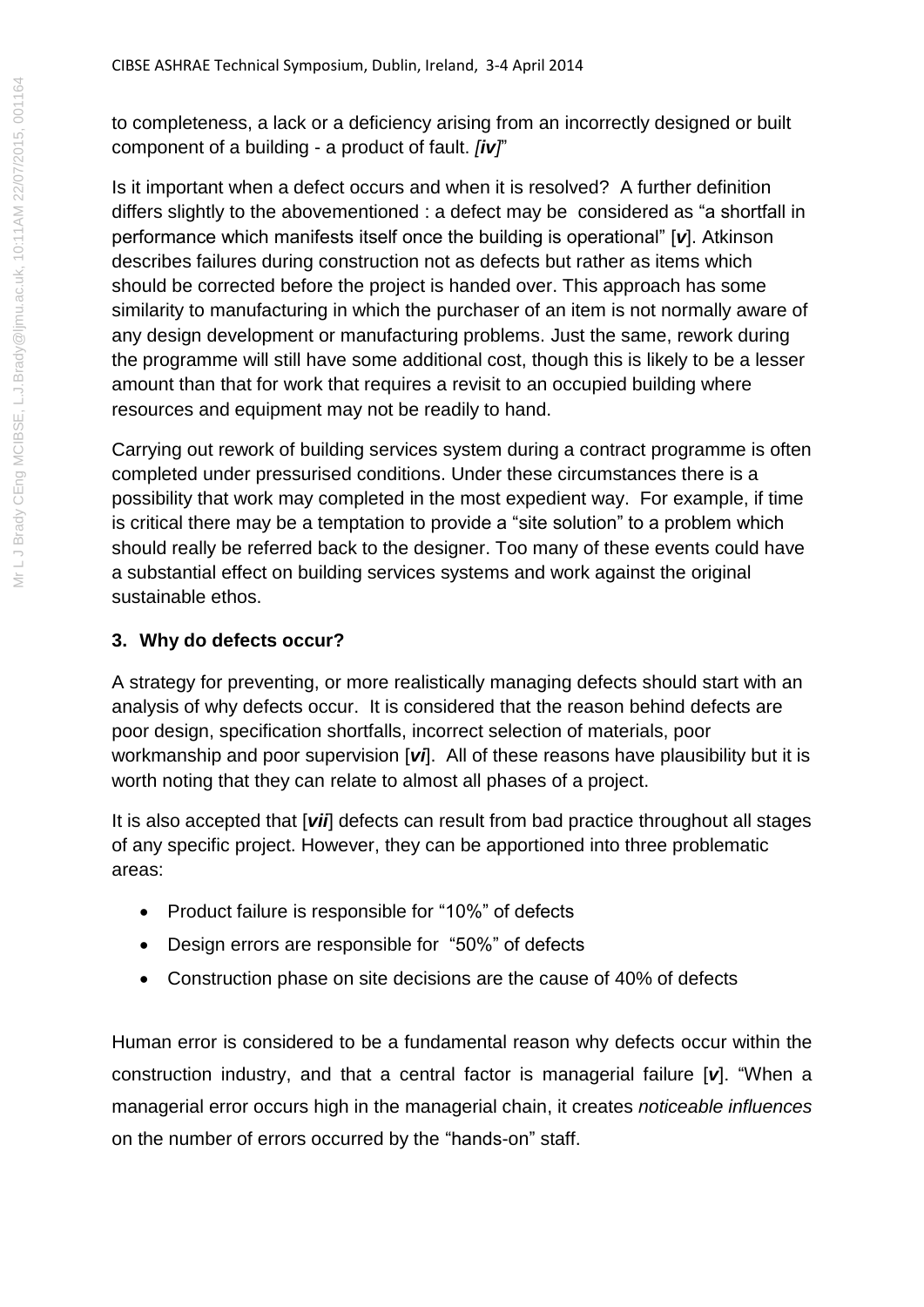Whilst none of the above analyses of the causes for defects necessarily conflict, Parsloe [*viii*] provides a practical approach by grouping causes under four headings, human error being a thread linking each of the four categories.

- Design deficiencies
- Material deficiencies
- Specification problems
- Workmanship deficiencies

In a paper presented at the 2013 CIBSE by Arnold, D [*ix*], a similar list of causes is quoted. However, Arnold also includes incomplete or inadequate commissioning and poor maintenance in operation as factors that may cause reduced or defective performance. That David Arnold's paper dealt with air-conditioning systems perhaps highlights the fact that the long-term performance of building engineering services can be heavily dependent on handover and maintenance procedures.

#### **4. Design deficiencies**

Design is fundamental function in the construction process and affects every event downstream. It is considered that some, though not all of the critical process which are dependent on design decisions are: material selection, how, or if, specifications can be complied with, and how plant and equipment is installed [*vi*].

It is believed that design problems can be initiated at the very outset of the project [**i***v*]. It is argued that from the time when the design team first meet to discuss needs, objectives and to prepare a business case, a clear understanding of client requirements and business needs is vital. If this is not the case, the scene is set for flawed proposals.

It is suggested that a common problem associated with designs at the early stages of a project is that simple design considerations during the conceptual stages are commonly not tackled until the detail design is produced. Instead, the concept design team tend to focus primarily on major design strategies. If simple design considerations are ignored during strategy proposals they may grow into "discordant detail-design problems". Those members of the design team who must prepare detailed proposals can rely heavily on the quality of the conceptual brief and associated documentation such as meeting minutes.

Design considerations associated with the occupier and facilities management team are essential during all design stages. The sooner key consultants and maintenance teams are appointed the better.

The design stages within UK construction industry have typically followed the RIBA Plan of Works. It is essential that detailed design programmes are drawn up as early as possible so that critical dates are recognised. A famous military saying is that no plan survives contact with the enemy, so it should be remembered that programmes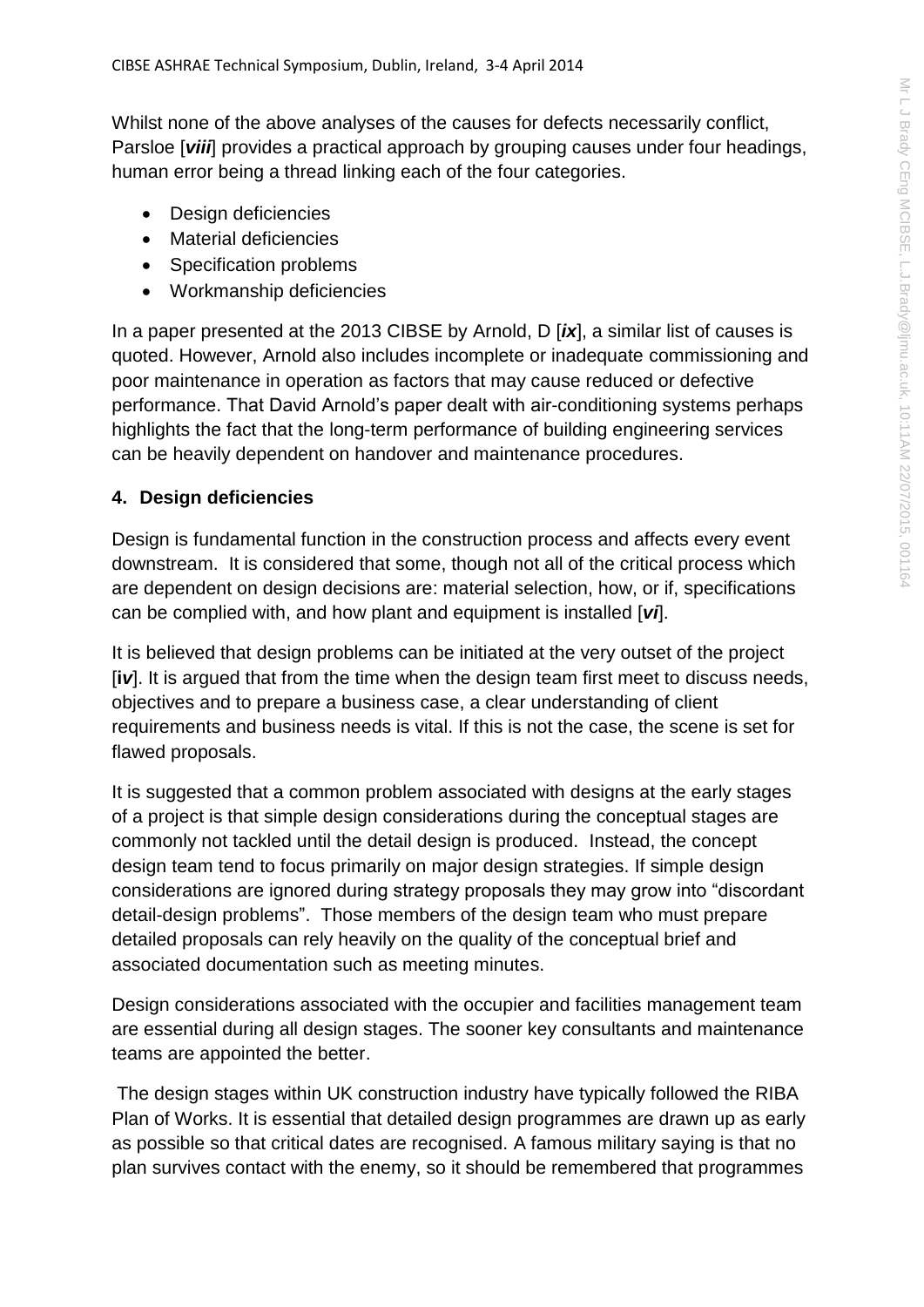are management tools. When designs are rushed to meet immovable deadlines, the quality of work can suffer. Far better to match resources with job needs.

Of course the client has a key role. Late design requirement changes may add to already pressurised design programmes.

## **5. Material deficiencies**

Materials defects commonly occur because designers do not consider how materials will behave during construction and during the life of the building [*iv*]. It is also believed that material defects are commonly caused by the effects of material incompatibility [*x*]. Specifications should be based on knowledge, not only of material performance, but they should also aim to prevent poor manufacturing techniques and poor installation methods.

Ideally, when the design team are selecting or approving materials for any given construction project they establish that the material or item of equipment is fit for purpose i.e. will it do the job it is required to do. Training and experience are vital here, though material science is a discipline which may require input from experts.

The onsite workforce should be fully familiar with the characteristics of the materials they are installing. It is important that the management team ensure site staff are suitably trained and aware of how the equipment is to be installed. Though it may be considered to elementary good practice, it is important manufacturers' literature is absorbed and understood before installation. Fixing and mounting equipment correctly can significantly help to minimise failures.

Materials supplied by manufactures do have failures, although they are commonly due to a component or part of the material or equipment failing and not the equipment as a whole. Specifically within the building services industry many items of electrical equipment such as light fittings are supplied with internal electronic components such as resistors, diodes and fuses etc. These internal components of equipment are all type tested before being built into the complete fitting and the light fitting is tested as whole once built. Usually only batch tests are carried out when testing these electronic components which means some defective components may slip through for sale.

# **6. Specification problems**

A solid specification should begin to be established at the start of the conceptual design stages. When the proposed contractual arrangement is clear, this can affect how the specification is developed. All contracts are commercial in nature and therefore money and economics must be factored into the process. Tendering and contracts arrangements that squeeze contractors can lead to specification adjustments perhaps dictated more by financial pressures than by good engineering practice, particularly where project expectations differ from party to party. Post –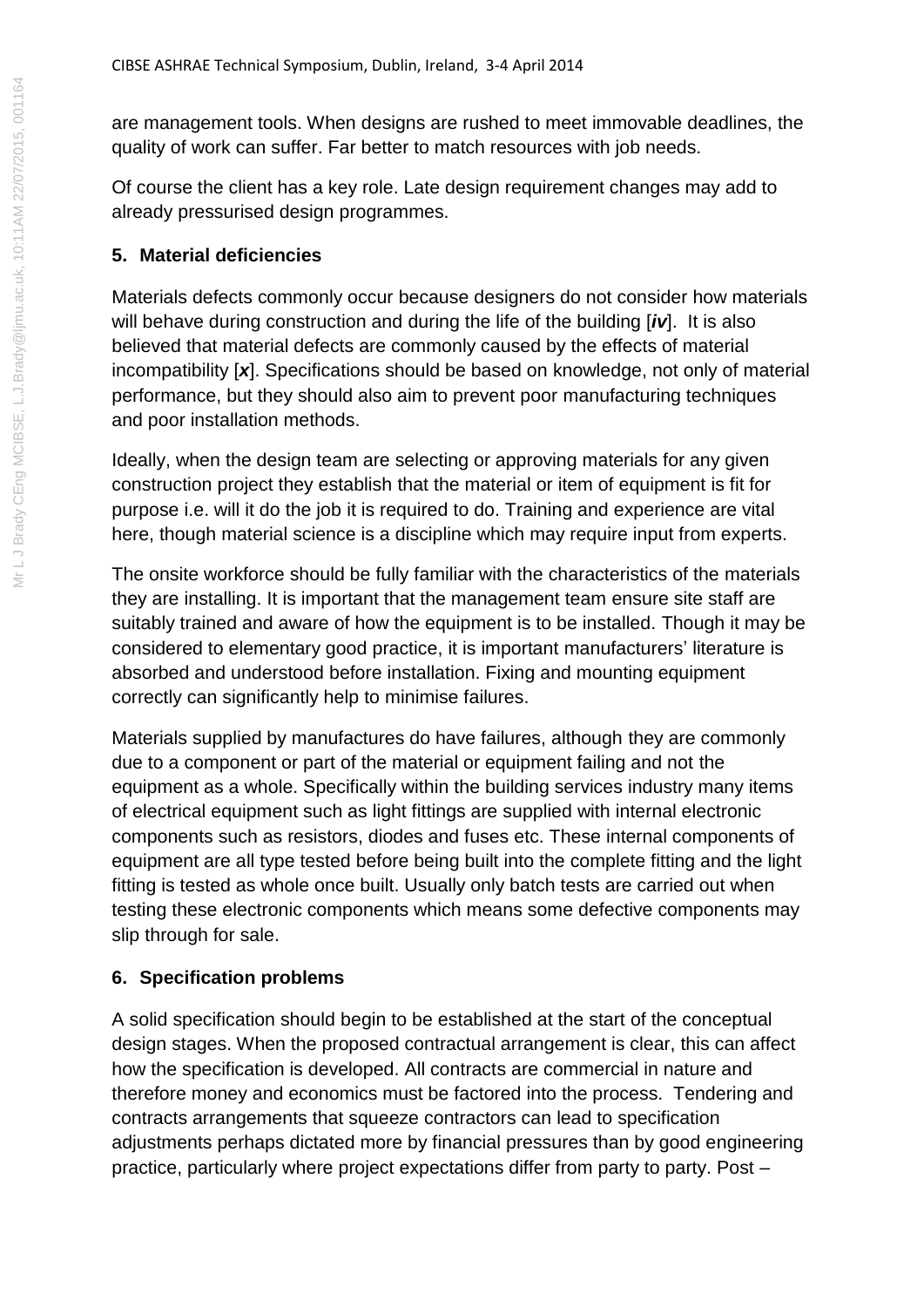tender design disputes do not necessarily create conditions for ideal outcomes for clients. Value for money may not always be achieved by forcing down tender prices or consultant fees.

It is believed that design and build projects which do not have tight specifications can prove to suffer from post – tender differences in design interpretation with a consequence of increased defects [*vi*].

Work packages which are incomplete, or have not been developed as part of an integrated holistic project design may lead to incomplete information, late changes or an inaccurate assessment of the quantity of work.

Time and effort in preparing client requirements should avoid the charge that the specification never adequately explained what was wanted. Designers must ask the right questions in order to prepare contract proposals.

Design teams sometimes over specify systems. "Adding a bit for luck" has almost been standard practice in some building services engineering design offices. The nature of the industry and the process of design does not encourage risk-taking: far safer to make sure that the boiler/chiller/fan/pump etc. will always meet the load. Margins can have a cumulative effect. Solutions to the practice over over-sizing may be contractual rather than technical. The term "oversize" occurs frequently in building services publications. CIBSE Guide F [*xi*] "Energy Efficiency in Buildings" contains the term "oversized" more than 30 times, which in most case is cited as a cause for inefficient plant performance. BSRIA also warn against excessive design margins. The BSRIA/CIBSE publication "A Guide to HVAC Calculations" (2012) advises that excessive margins can lead to poor plant performance and control.

Defect closing teams may be in an ideal position to analyse what works and what doesn't. Feeding back information about buildabiity and commission-ability, could benefit future designs. Also, the process of commissioning could provide feedback where margins have been applied to systems.

#### **7. Workmanship deficiencies**

Poor workmanship can occur resulting in defective systems or latent defects. Many design teams are now commonly over specifying systems in a fail safe manner to allow specific redundancy due to these failings.

Common causes for poor installation techniques are inadequate training, programme constraints, cost constraints and design ambiguities [*vi*].

The construction industry functions on skills and knowledge. Training at all levels is essential. Statutory and non-statutory regulations and guidance are regularly updated. Adherence to regulations does not appear getting easier. Additionally, innovative products and systems are constantly being brought into the industry. A successful project relies on competent designers, managers and skilled tradesmen.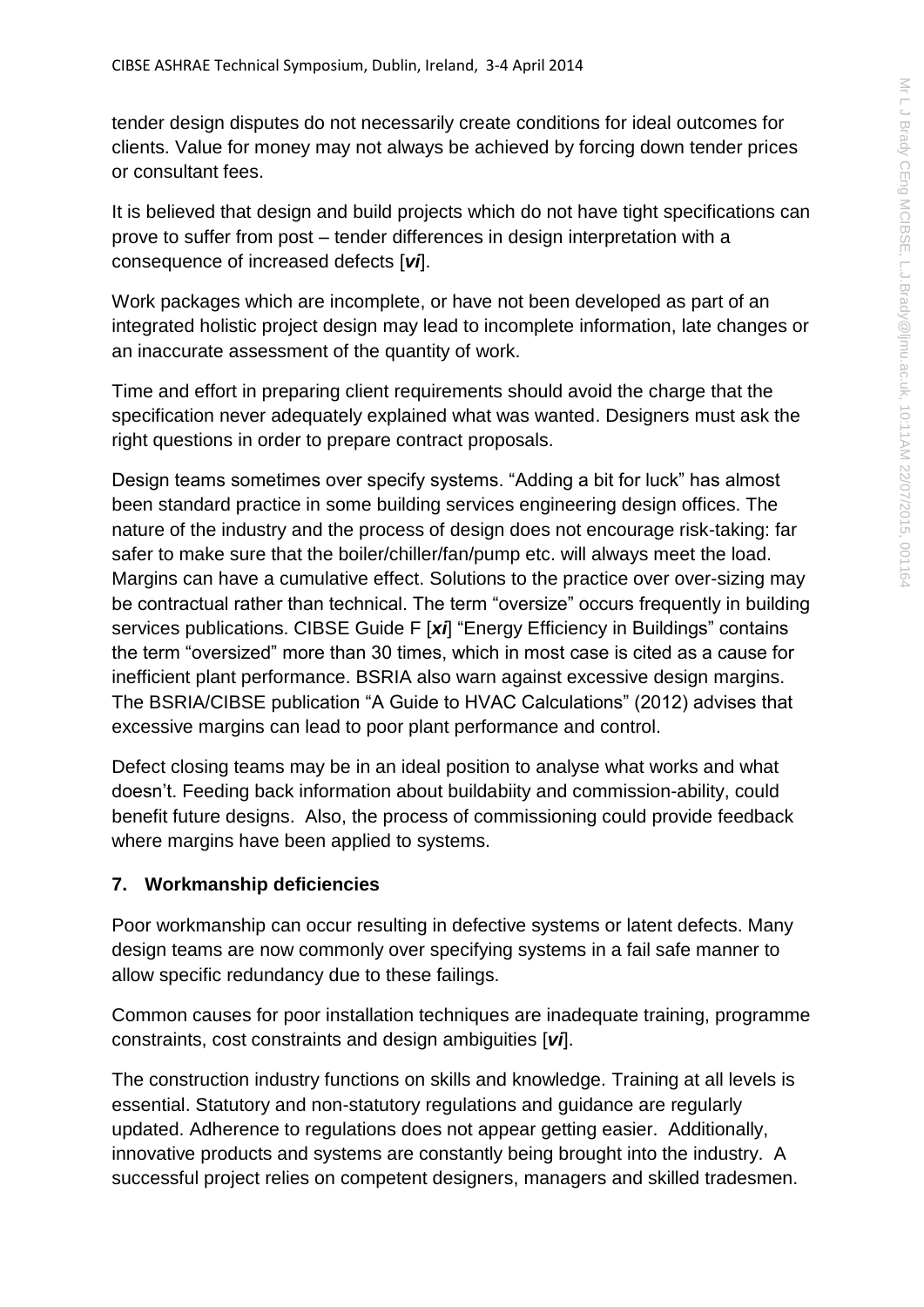## **7.1 Human error**

In any endeavour the risk of human error must be a factor. An awareness of the possibility of human error does not suggest poor competence, rather a realistic assessment how actual construction projects are managed. Management procedures must be capable of preventing the "never event" errors whilst coping with errors that can be relatively easily resolved with no physical or financial danger to any party. Of course tiny problems, if not reported can create much larger problems downstream. Staff should be encouraged to "come clean" when mistakes are made.

Research has been carried out into the effects of human error and its impact within the construction industry [*v*]. It is suggested that, a large amount of emphasis is placed on how to rectify a defect or error once it has occurred rather than understanding the reason or individual that led to the event. The research further concluded that managerial failures are a major reason behind defects. From interviews with managers the most common causes for defects were seen to be, in descending order: poor formal communications, site operative errors, time pressures and faulty work inspections.

It could also be concluded that there is no simple, single reason why defects arise. However, they do tend to fall into three broad categories [*v*]:

- **Simple self-contained errors**-for example a slight management mistake which is picked and corrected by the site team with no publicity
- **Two-way interactions**-these kinds of mistakes involve a combination of errors by management and the site team
- **Complex interactions** a worst-case example of this type of issue could be a problem which has been initiated at design and then further compounded by poor management, poor site supervision and, perhaps even poor workmanship.

It is interesting to observe that the research recognised that poor communication was an important factor in human error situations.

## **8. What is a defect and what is maintenance?**

Some care is necessary in determining the responsibility for faults. Contractors should be aware of their duty as should the FM team. This is not always as clear as it might be but there is a difference between a genuine defect and a nuisance claim *[viii*]. This an area of customer care where a good defect management policy can pay dividends in terms of trust and goodwill.

It is believed that client training and the handover process are of fundamental importance when ensuring that the FM team is fully familiar with the completed building services engineering systems and associated maintenance requirements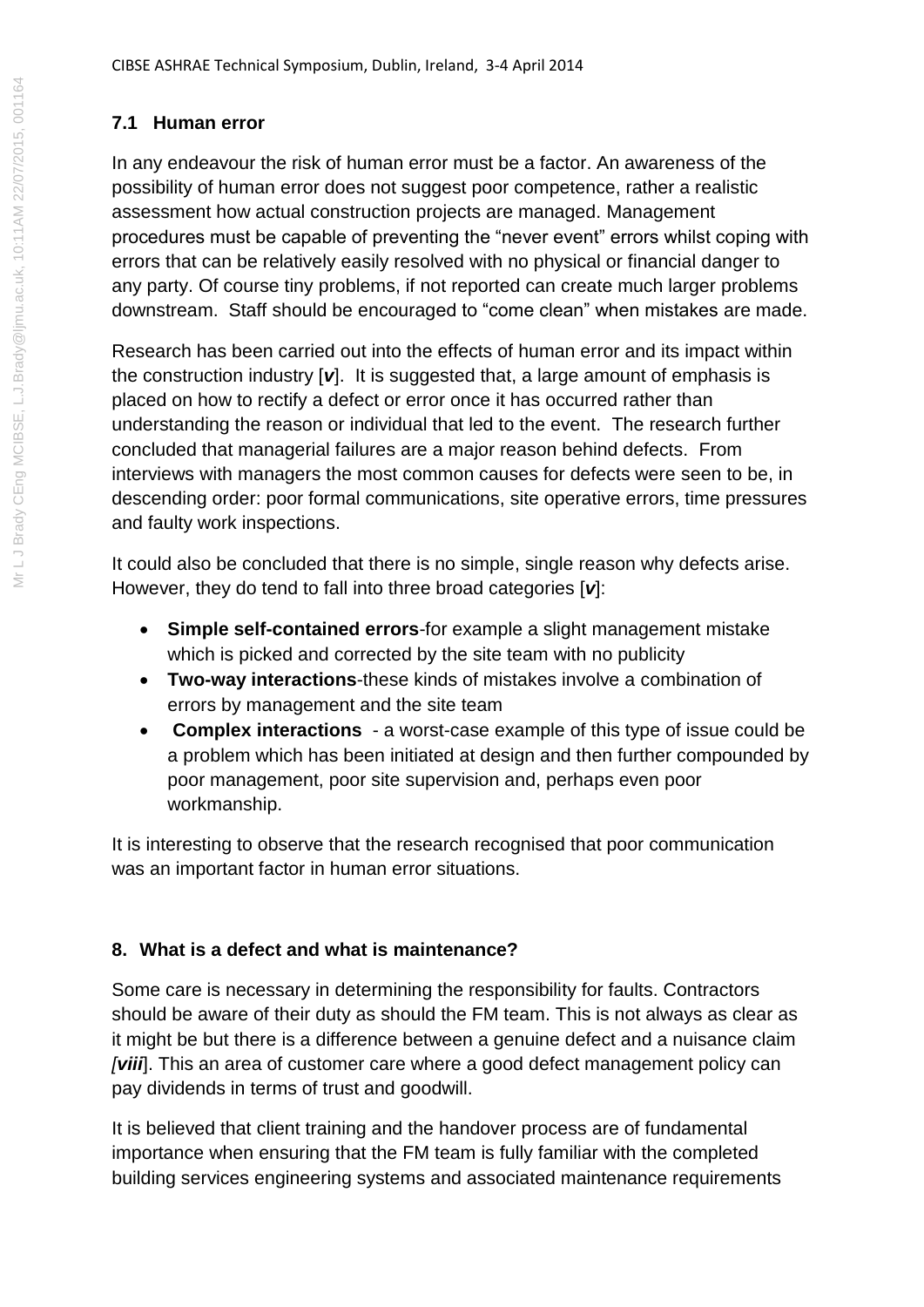[*xii*]. Contractors must understand the complexity of systems from the viewpoint of the people who are to take responsibility for operation and maintenance. Clearly, this complexity can be reduced if FM engineers are involved much earlier in the process. In fact, FM involvement from feasibility onwards can pay off, not only in customer relations but also in design improvements. Research has suggested that "well intended design features commonly fell at the first fence when used by nonarchitects"[*xiii*]. This draws the thought that system designs potentially could be becoming too complicated for users and if inadequate training is given can lead to systems failures and nuisance claims of defects.

A criticism of client familiarisation sessions is that the wrong people attend. Often these events involve representation of senior managers from the FM side, but not enough of the staff who will be responsible for "hands-on" maintenance and operation.

# **9. The impact of defects - costs and damage to reputation**

Defects in the UK construction industry cost at least £20 billion pounds annually [*xiv*]. Previous research linked defects to quality and recommended that defects should be reduced by 20% annually [*xv*]. Unfortunately 14 years since the report was produced defects are still very much a problem within the construction industry and still constitute significant costs. These costs may be incurred during the construction phase or post completion. A well- managed defects policy should mean that costs incurred during project delivery could enhance, or at worst, limit damage to business relations between contractor and client. Post contract defects may be more visible and could have a greater risk to reputation and good will.

It would be naive to expect that in complicated building projects no defects would exist after handover. However, besides the direct costs involved in repairing errors, the indirect costs to reputation, good will and the possibility of further work could be much greater.

When defects occur within industry they can create unwanted tensions between parties. Research suggests that where defects arise resulting in major problems and if not managed appropriately "generic customer dissatisfaction" may occur [*vii*]. This may result in the client not using the services of the contractor again. In order to gauge the performance of contractors, Key Performance Indicators (KPI) were created by Construction Excellence. This allowed clients to score contractors based on performance within given projects. KPI's provide potential clients with data on which to perform in specific areas such as safety and defect management. It is believed that when clients are analysing potential contractors for a project, having the correct track record of delivering a job can mean the difference between winning and losing a project [*xvi*].

## **10.Rework**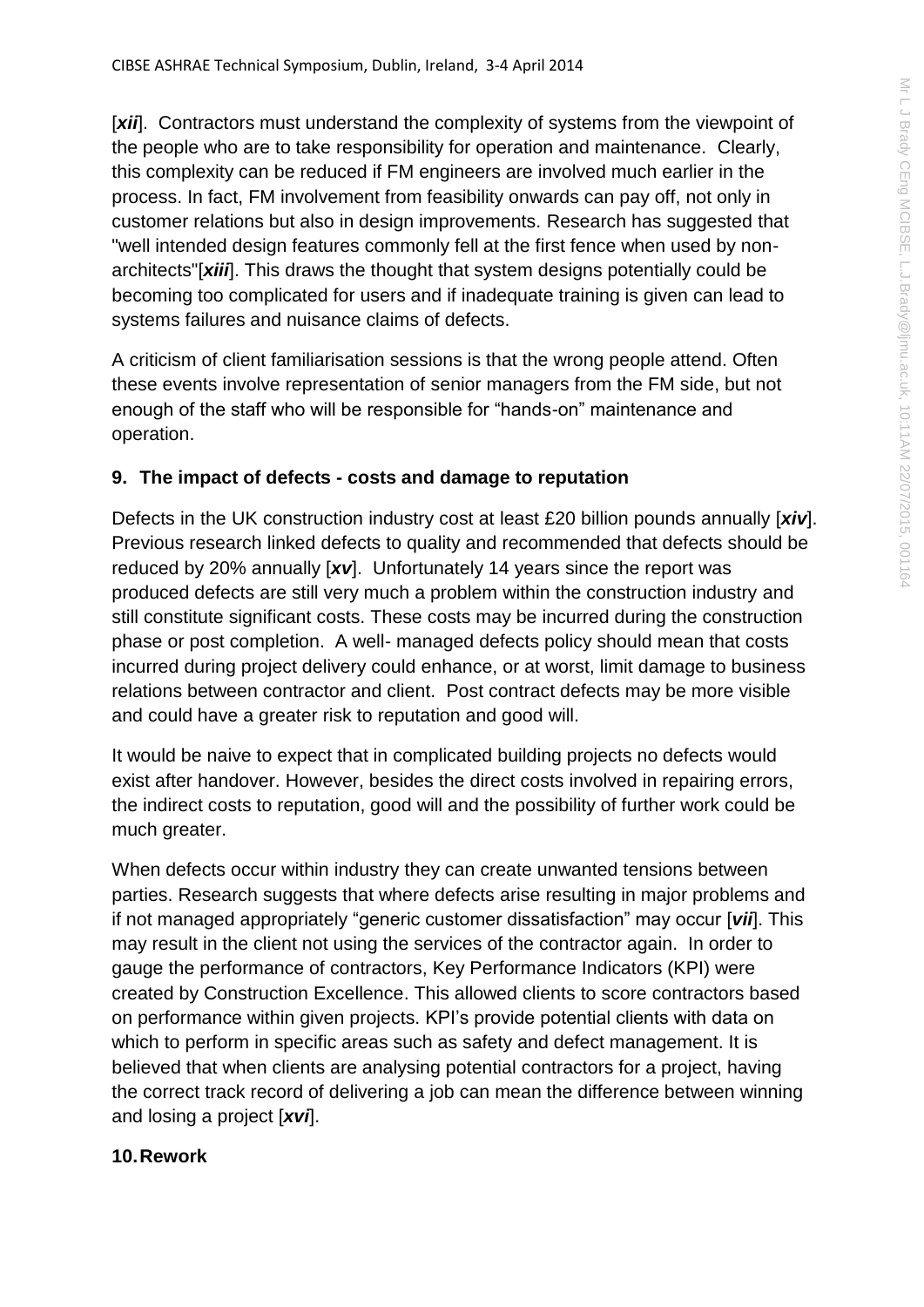The financial implications of defects are often identified as simply the money held over for the defects period. A fact that may sometimes be overlooked is that, in some cases the practical implications of defects for an installation contractor is that the same work is done twice. Since tender prices would normally be based on operations being completed correctly first time, this rework could have significant financial implications.

Rework is commonly defined as "work that represents the unnecessary effort of redoing a process or activity that is incorrectly implemented the first time" [*xviiv*].

One researcher looked at gathered data from various other researchers regarding the costs of rework [*xviii*]. The table below has been compiled from this paper.

| <b>Source</b>                     | <b>Impact on Project Performance</b>                                                                                                                                                                                                                                                                                      |
|-----------------------------------|---------------------------------------------------------------------------------------------------------------------------------------------------------------------------------------------------------------------------------------------------------------------------------------------------------------------------|
| Josephson et al (2002) [xix]      | The cost of defects identified from 7<br>building projects in a Sweden based<br>study ranged between 2.3% to 9.3% of<br>contract value.<br>In another Sweden based study, the<br>quality failure costs were found to be 6%<br>of original contract value                                                                  |
| Rhodes and Smallwood (2003) [vii] | (In a South Africa based study, the cost<br>of rework was found to be 13% of the<br>value of completed construction.<br>In the same article it was reported that<br>the Associated General Contractors of<br>America found the average cost of<br>rework (from nine industrial projects) was<br>12.4% of the project cost |
| Marosszkey (2006) [xx]            | In this Australia based study (New South<br>Wales), the rework costs on average<br>were found as 5.5% of contract value                                                                                                                                                                                                   |

## **11. Reducing or eradicating defects before they occur**

Can defects be completely eradicated? For complicated, multi-disciplinary commercial projects it is highly unlikely that all of the technical and sequential risk areas can be eliminated. However, it is not over-ambitious to suggest that a defect management policy can ensure that defects are minimised, resolved and learned from.

Firstly, the industry needs to buy into the mentality that good quality of work and being a good client go hand in hand. During the Commons Reception of the 10th anniversary of the Re Thinking Construction Report, it was suggested that in order for the construction industry to move forward and become fully competitive, lowest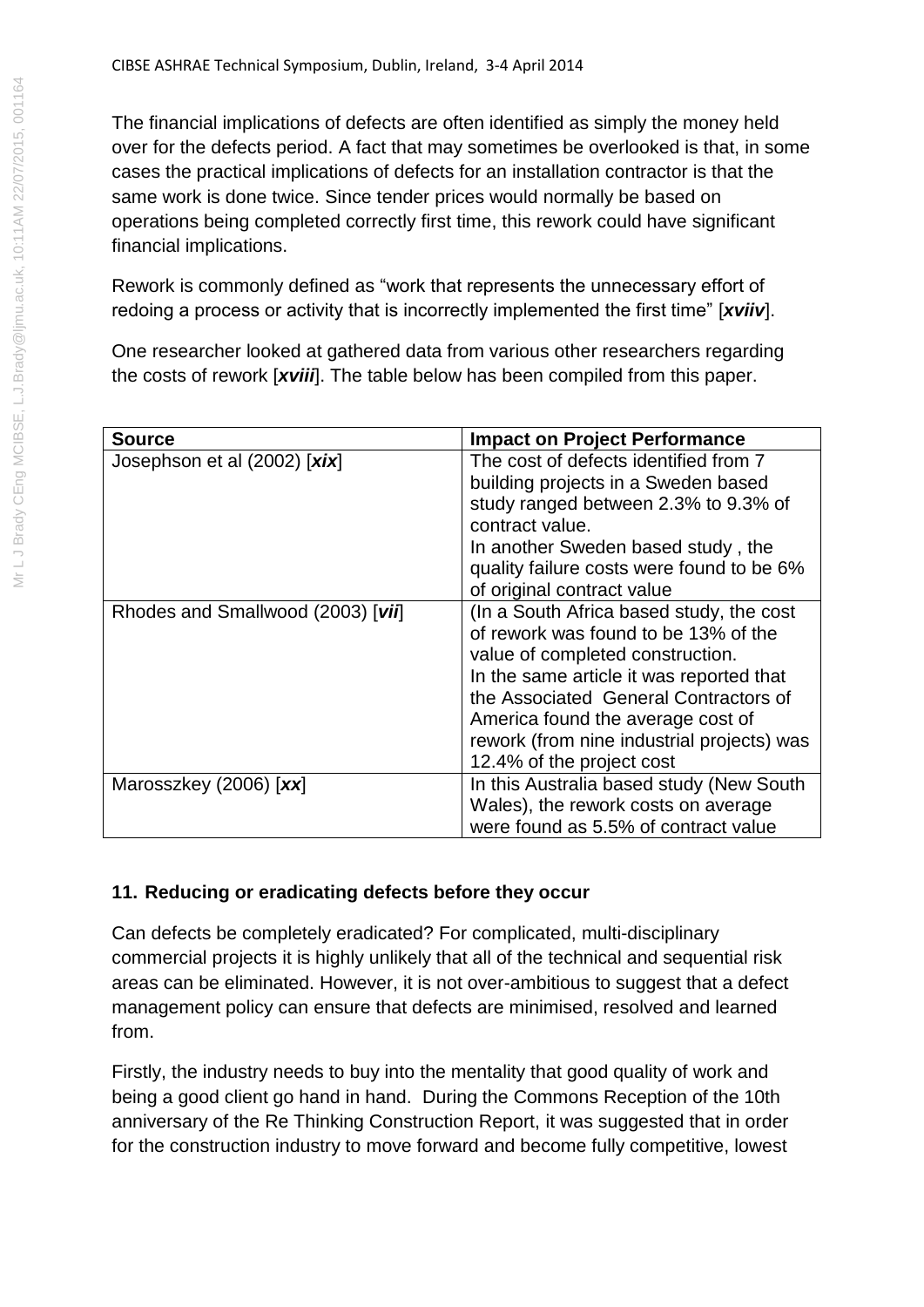cost tendering needs to be re thought [*xxiv*]. Perhaps a similar approach should applied to design consultant commissioning agreements.

Lowest cost tendering forces the hand of all parties involved in the supply chain. This is not an original idea but does demand a re-think of how the industry is perceived from within as well as from outside. It raises questions which range from professional recognition to vocational versus academic education- a strange situation given that the majority of the UK population rely on the technologies that form the built environment.

Secondly the design team need to place greater emphasis on the preliminary discussions at the start of a project. The client must be fully involved in these discussions. At this stage it is necessary to consider if client requirements are fully evaluated to see if they are feasible, not just during the concept stage but all the way through to the detailed design stage. Note taking and distribution to all parties during the preliminary discussion process (in the form of meeting minutes) is essential. This process should identify and consider all critical aspects. It is vital that all parties are fully informed.

Following this methodically and critically produces a solid structure upon which to develop project and eliminate errors long before a shovel hits the ground [*xvi*].

(ibid) also suggests that involving key subcontractors early within the design stage to provide technical input can help the design flourish and creates a "good working relationship" which he believes is "fundamental to the coordination of the design and permits the efficient use of design resources and skills." The importance of early involvement of the FM team has previously been mentioned.

#### **12. Closing out Defects**

It has been stated that total elimination of defects is an impractical ideal. It is therefore essential that when defects occur successful methods of tackling the defects are put in place.

Poor management of defects can be the difference between a successful project overall. Although a project may be deemed successful at handover, it can rapidly become unsuccessful as a client's enthusiasm can quickly turn to disappointment. Some parts of the construction industry have had a poor reputation with regard to defects and after sales service [*xvii*].

Over the years there have been many techniques developed in how to manage and close out defects, from setting up simple spread sheet systems which record and monitor defects to intelligent document control software packages which can, not only record when defects are raised or closed, but also can also issue electronic notifications to the necessary parties. Both systems are still commonly used but their success depends on how they are managed.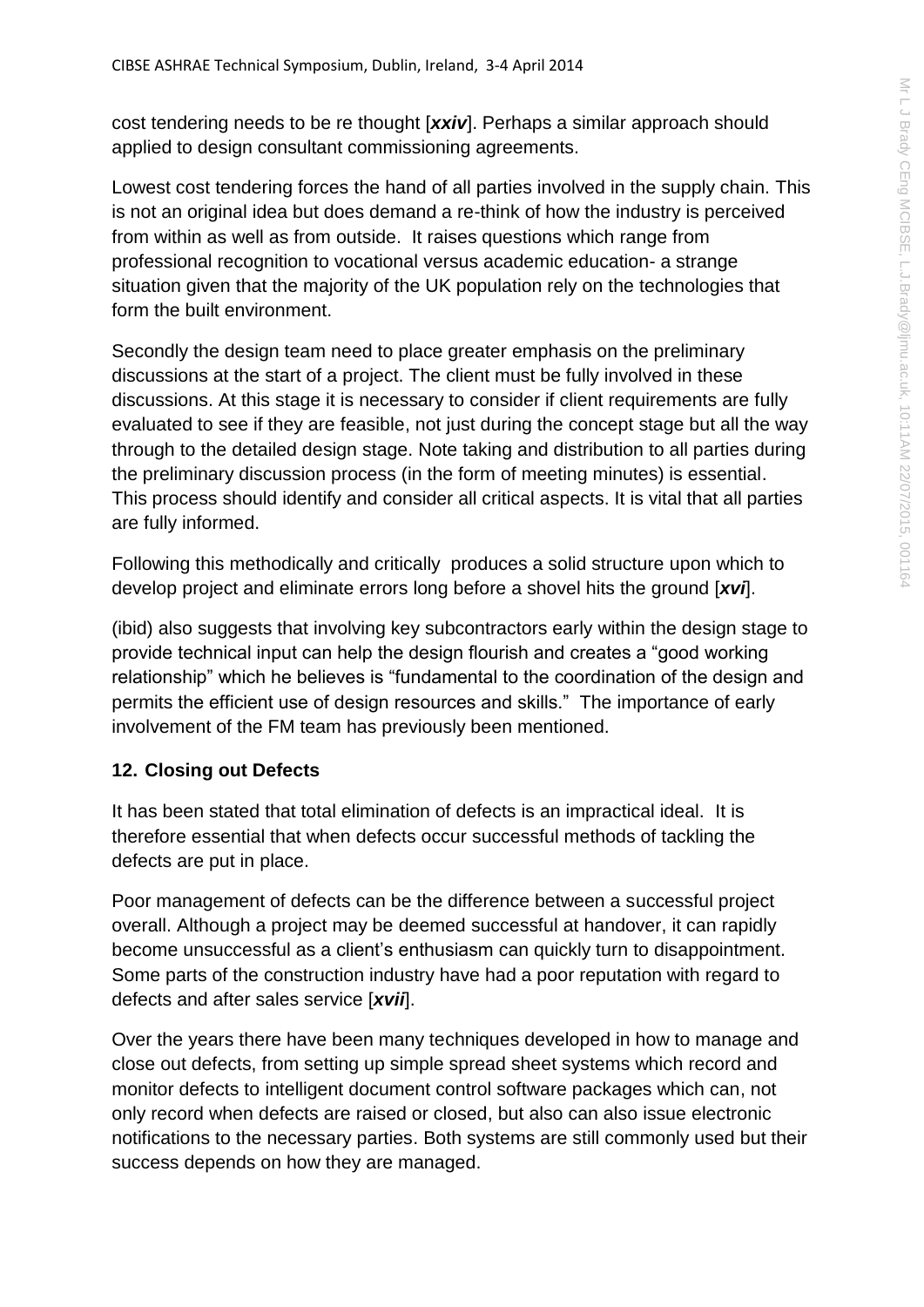It is believed that a "maintenance supervisor" can play a vital role and should take responsibility after practical completion and for the whole of the defects liability period [*xx*]. This approach provides the client with a specific contact, whilst also allowing lessons learned to be incorporated into new projects. It is suggested that adopting this system will improve efficiencies in a new project because "teams will not be carrying the luggage of the previous project with them" (ibid). It is argued that additional cost will be offset by a reduction in money on retention and increased customer satisfaction.

At first sight this might suggest a mopping up exercise, however (ibid) points out that in order to achieve a "Perfect 10" in KPI measurement for defects they must be progressively remedied throughout the project.

## **13. The Views of Construction Professionals**

So far this paper has tended to explore the work of academics involved in the science of construction management. Perhaps some balance will be provided by examining the views of construction professionals with relevant and recent experience of these matters. A series of interviews with building services engineers and other construction disciplines which include:

- Main contractors
- Building services contractor
- M & E designers
- Facilities managers
- Client project manager

## **13.1 Interviews-analysis**

There was general agreement that poor defect management policies "can taint a client's perspective", and that this could seriously hamper future work prospects. Interviewees also tended to agree that the industry could still do better, citing that reaction times were not always as speedy as they could be.

However, it was largely agreed that the industry was definitely moving in the right direction, partly driven by a combination of a greater contractor awareness of the importance of a good defect policies as well as client expectations. A small minority of interviewees suggested that some improvements were cosmetic and that electronic systems generated impressive reports rather than practical results.

As far as types of defects were concerned, all interviewees maintained that heating systems always reported defects. Fire alarms, CCTV and lighting problems featured widely. It appears that experience of defects was in proportion to the contract value of the system and the potential damage risk. Leaking heating systems could cause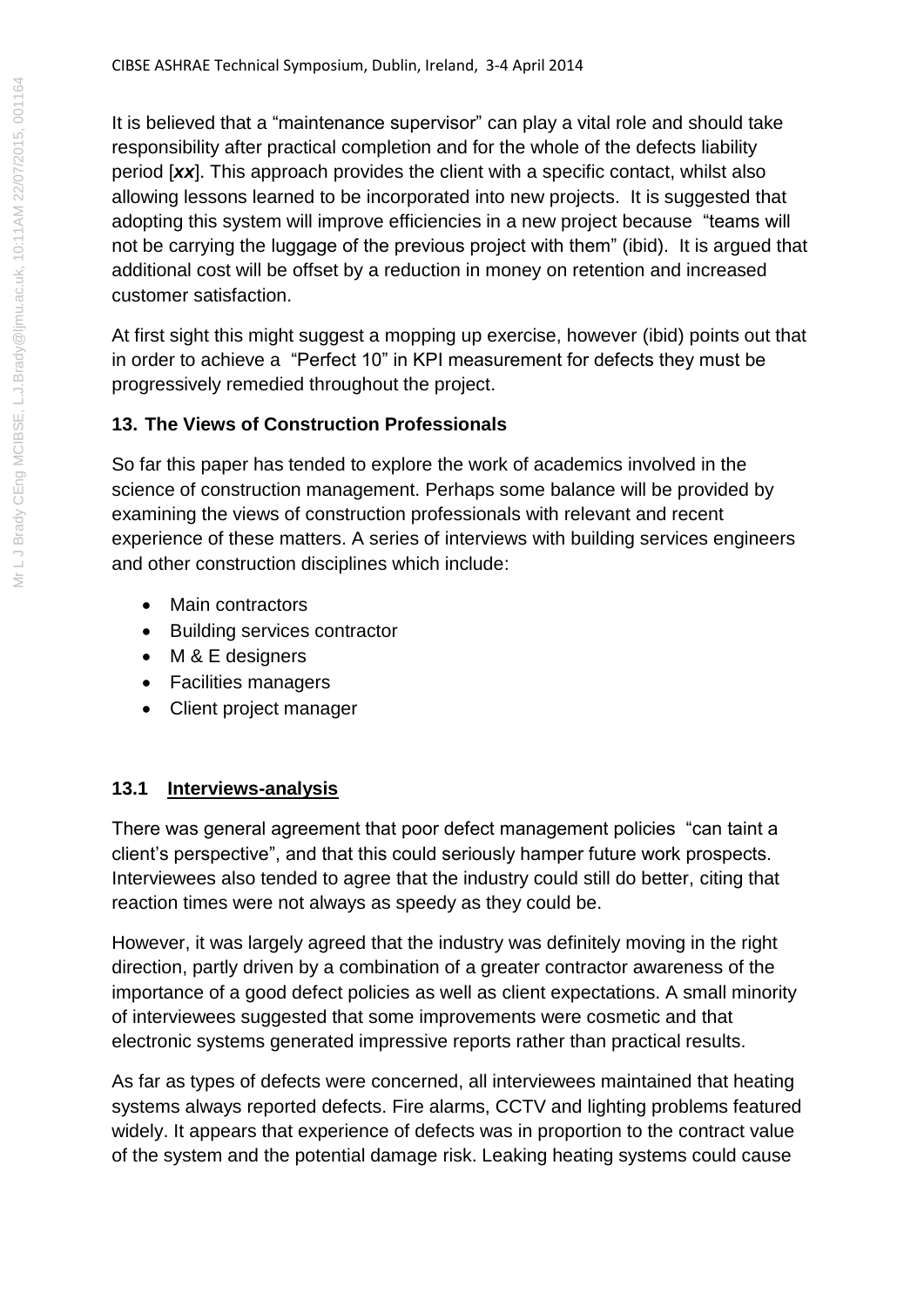expensive damage to fixtures and finishes. The discipline of the interviewee also appeared to influence their opinion.

A common theme amongst those questioned was that training, both for client and contractor. BMS systems were cited as an area where client training before and during handover could be critical. One interviewee felt that there was a significant skills gap between staff providing familiarisation training and those attending. This raises several interesting considerations. Should more time and expense be devoted to skills training of maintenance staff, or should systems be simpler? Early involvement of FM engineers might provide a solution, though the interviewees considered that FM had a responsibility for staff training and over-reliance on " a handyman" to cope with complicated electrical and mechanical plant was unwise.

The interviewees raised the question of whether familiarisation training should be client driven or contractor driven. However, "do clients know the right questions to ask". This may be code for identifying who will fund the process. Good maintenance was recognised by all as a vital component of post-handover for projects. From a contractor's point of view this would reduce the instances of defects being conflated with maintenance tasks.

The emphasis with which the interviewees placed on familiarisation and good maintenance indicates that many "defects" do not necessarily meet the definitions discussed earlier but are more likely to be operational issues. Continuing this theme, it was suggested that handover and maintenance information could be improved: for example training sessions could be videoed. Further, the training of FM staff could also involve working alongside contractors during the installation and commissioning phases. Another suggestion was that fault-finding training could pay off in terms of avoidance of blame and speedy problems resolution.

It might not be a surprise to learn that building services engineering professional cited programme pressures as a factor in defect resolution. In particular there was concern about how commissioning periods are often compressed, and this is often because non-engineering disciplines failed to appreciate the importance of thorough commissioning for engineering systems. In defence of building contractors, it was also agreed that lowest tender type contract were also responsible for pressurised programmes.

Tight budget concerns also raised criticism of value engineering process which were often seen as simple cost cutting rather than improving value.

Most of the interviewees said that they had never worked on a zero defect project. Where a zero defect project was referenced it was explained that this was because the contract budget allowed for progressive snagging and sufficient commissioning time.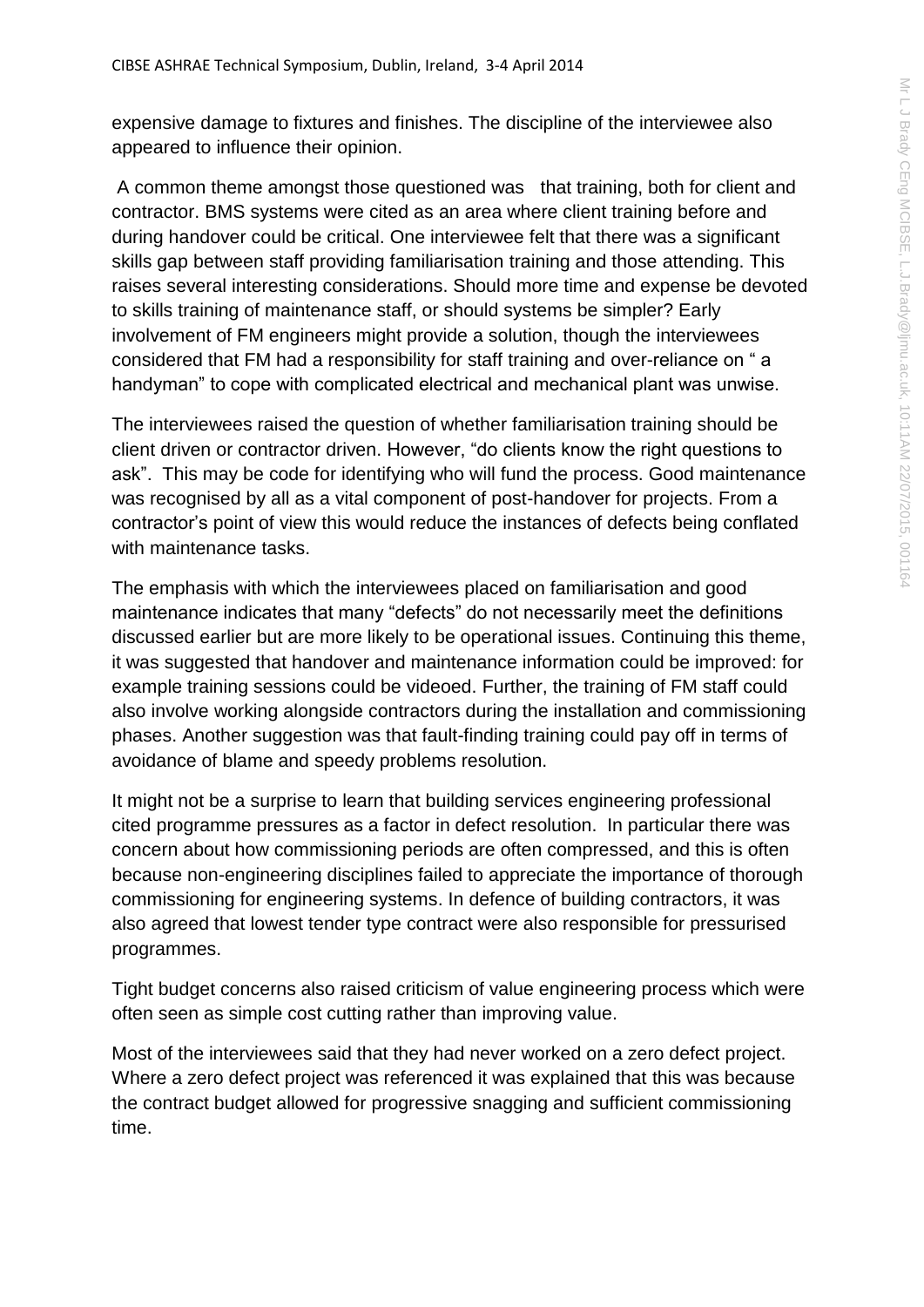### **14, Conclusions**

The nature of the building industry means that it is highly unlikely that the transfer of a building project from feasibility to a functioning building will be a perfect process. Where this "lack of perfection" is caused by poor design, poor workmanship or by poor handover procedures, this should not be acceptable.

Building services engineering embraces various mechanical and electrical technologies which must interface with each other as well as co-ordinating with building features and construction operations. In other words, it can be a complicated business which requires the highest project management skills. Defect management is one of those skills. A good defect management policy should firstly aim to eliminate defects and, where this is not possible, ensure that the product eventually occupied by the client is not adversely affected by any faults or errors caused by the contract team. If a building is designed to be sustainable it must function as it was designed.

The direct and indirect costs associated with defects are considerable. Causes and responsibilities can be convoluted and difficult to resolve. In order to develop methods of identifying defects, this paper has looked into typical causes. Design, workmanship , commissioning and handover procedures are not unexpectedly part of the problem. However, there is a marked difference in emphasis between academics and construction professionals. Construction professionals find it important that skill and knowledge levels of the FM team must be in balance with the technologies included in the building.

An agreed balance between design sophistication and FM skills available should be resolved at feasibility / design stage. At this stage sufficient project information should be available so that FM managers can make an informed judgement about the level of maintenance resource that will be required. The link between building design and building operation should be stronger. The skills and knowledge required at early design stage are considerable. Improving these skills requires greater feedback and input from engineers with experience in contracting, maintenance and building operation.

In terms of sustainability, defects could be considered not simply as contractual matters which occur within projects, but an index of a philosophy that underlines contractual practices. These practices may not have developed from within the construction industry but may be more influenced by outside authorities who control finance. Clearly, building services engineering systems which do not achieve design performance will adversely affect the carbon footprint of a project. However, the causes behind defects are not always straightforward and the realisation of a zerodefects policy can only be achieved if all parties within the supply chain play their part..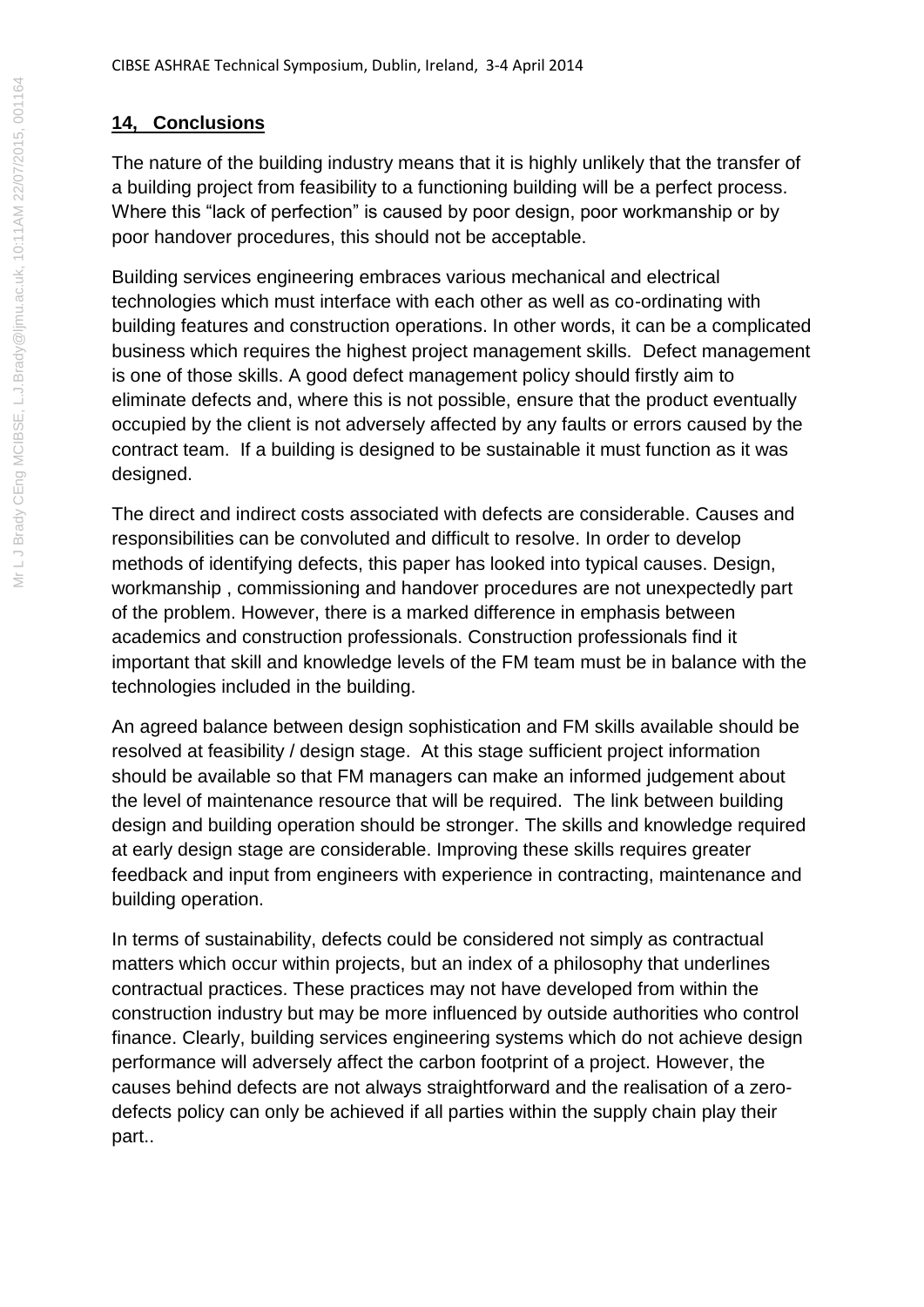#### **References**

[*i*] Carbon Buzz, RIBA and CIBSE, Viewed 15<sup>th</sup> October, Url: <http://www.carbonbuzz.org/>

[*ii*] Chapell, D. Understanding JCT Building Contracts, 2013, 7<sup>th</sup> edition, published by Taylor and Francis ISBN13 978-0-415-41385-5

*[iii]* Parsloe, C.J. & L.J. Wilde, Project Handbook for Building Services, 1998, Bracknell, The Building Services Research and Information Association, Pg 108

[*iv*] Houghton – Evans, R. W. Well Built? A forensic approach to the prevention, diagnosis and cure of building defects, 2005, London: RIBA Enterprises Ltd.

[ $v$ ] Atkinson, A. R. The role of human error in construction defects, Structural Survey, 1999, pp 231-236

[*vi*] Aris, R.B. Maintenance Factors in Building Design. 2006, Malaysia: Faculty of Civil Engineering University Teknologi

[*vii*] B Rhodes, Smallwood, J. Defects and Rework in South African Construction Projects, Proceedings of the RICS Foundation Construction and Building Research Conference, Nottingham: Nottingham Trent University, 2002,

*[viii*] Glover, J. Liability for defects in construction – who pays and how much?, 2008, Published by Fenwick Elliot. Available from [http://www.fenwickelliott.com/research](http://www.fenwickelliott.com/research-insight/publications)[insight/publications](http://www.fenwickelliott.com/research-insight/publications)

*[ix]* Arnold, D. The air conditioning has failed again. Whose fault is it? CIBSE Technical Symposium, Liverpool UK, Liverpool John Moore's University, Liverpool, 2013

[x] Rushton, T. (2009) Investigating Defects in Commercial and Industrial Building. Coventry: RICS Books

[xi] CIBSE Guide F (2012) 3<sup>rd</sup> edition. The Chartered Institute of Building Services Engineers London ISBN 978-1-906846-22-0

[xii] Armstrong et al. (2008), Maintenance Engineering Management, London: The Chartered Institute of Building

[xiii] BSRIA (2009) Soft Landings Framework, BSRIA

[xiv] Yates, A (2003) Sustainable Buildings: Benefits for Constructors IP 1303/part 4 BRE Bookshop London [www.bre.co.uk](http://www.bre.co.uk/)

[xv] Egan, J.(1998) Re-Thinking Construction. Department of Trade and Industry, London, HMSO, Licensing Division, St Clements House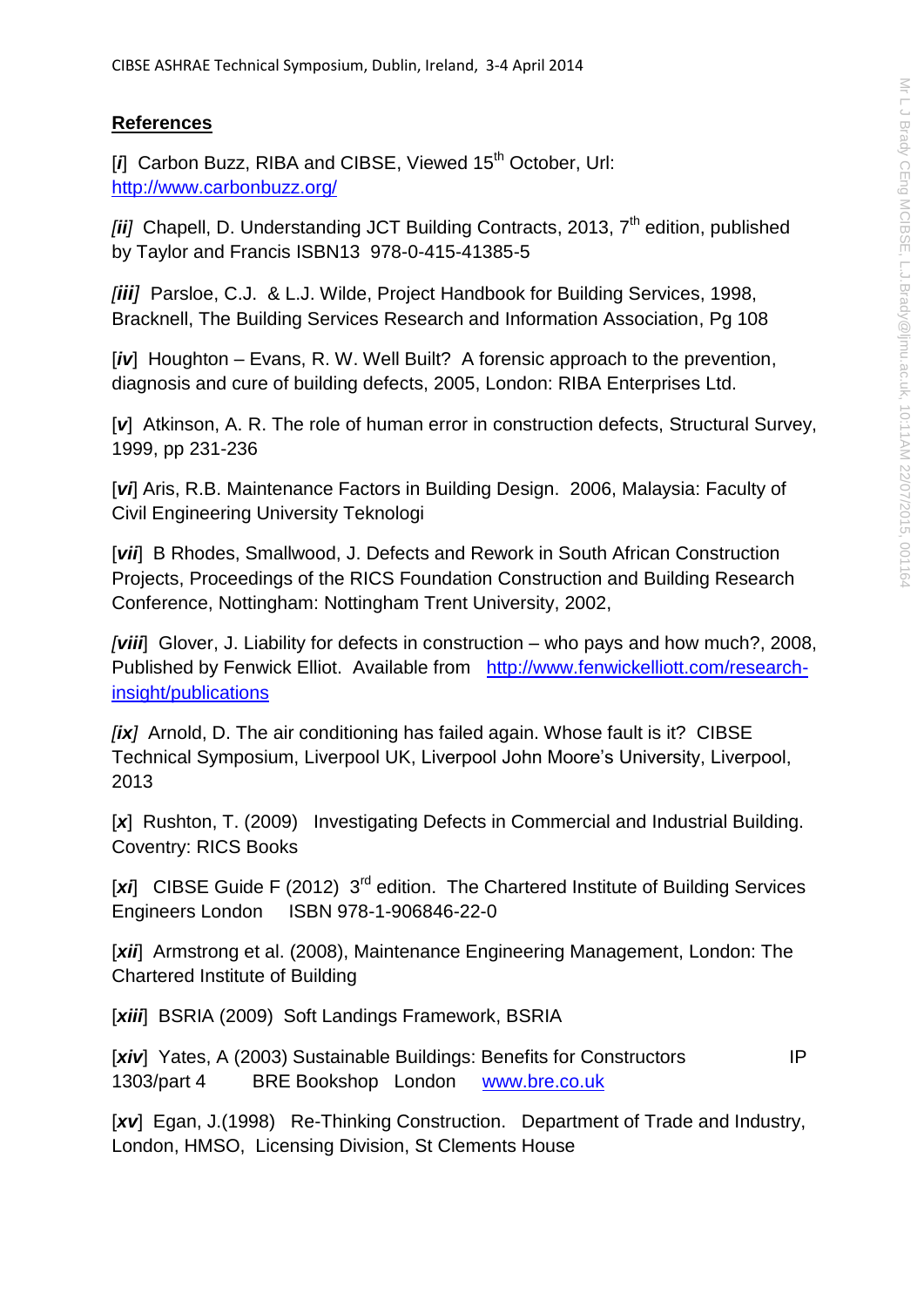[*xvi*] Kier Western (2004), Kier Western Targets Perfect 10 for Lasting Impressions, London, Construction Excellence

[xvii] Peter E.D. Love, David J. Edwards, (2004) "Determinants of rework in building construction projects", Engineering, Construction and Architectural Management, Vol. 11 Iss: 4, pp.259 - 274

[xviii] Palaneeswaran, E. (2006) "Reducing rework to enhance project performance levels" : presentation at seminar "Recent developments in Project Management" . Department of Civil Engineering, University of Hong kong

[xix] Josephson, P.E. (1998). "Defects and Defect Costs in Construction". Sweden: Department of Management of Construction and Facilities, Chalmers University of Technology SE-41296 Gothenburg

[xx] Marosszekey, M. (2006) "Performance Measurement and Visual Feedback for Process Improvement". SMILE Dissemination Workshop, Centre for Infrastructure and Industry Development, University of Hong Kong

[ix] Aris, R.B. Maintenance Factors in Building Design. 2006, Malaysia: Faculty of Civil Engineering University Teknologi

[x] Rushton, T. (2009) Investigating Defects in Commercial and Industrial Building. Coventry: RICS Books

[xi] CIBSE Guide F (2012) 3<sup>rd</sup> edition. The Chartered Institute of Building Services Engineers London ISBN 978-1-906846-22-0

[xii] Andrew R. Atkinson (2002) The pathology of building defects; a human error approach (General review) Engineering, Construction and Architectural Management Vol. 9 Issue: 1 2002 pp. 53-61

[xiv] Armstrong et al. (2008), Maintenance Engineering Management, London: The Chartered Institute of Building

[xv] BSRIA (2009) Soft Landings Framework, BSRIA